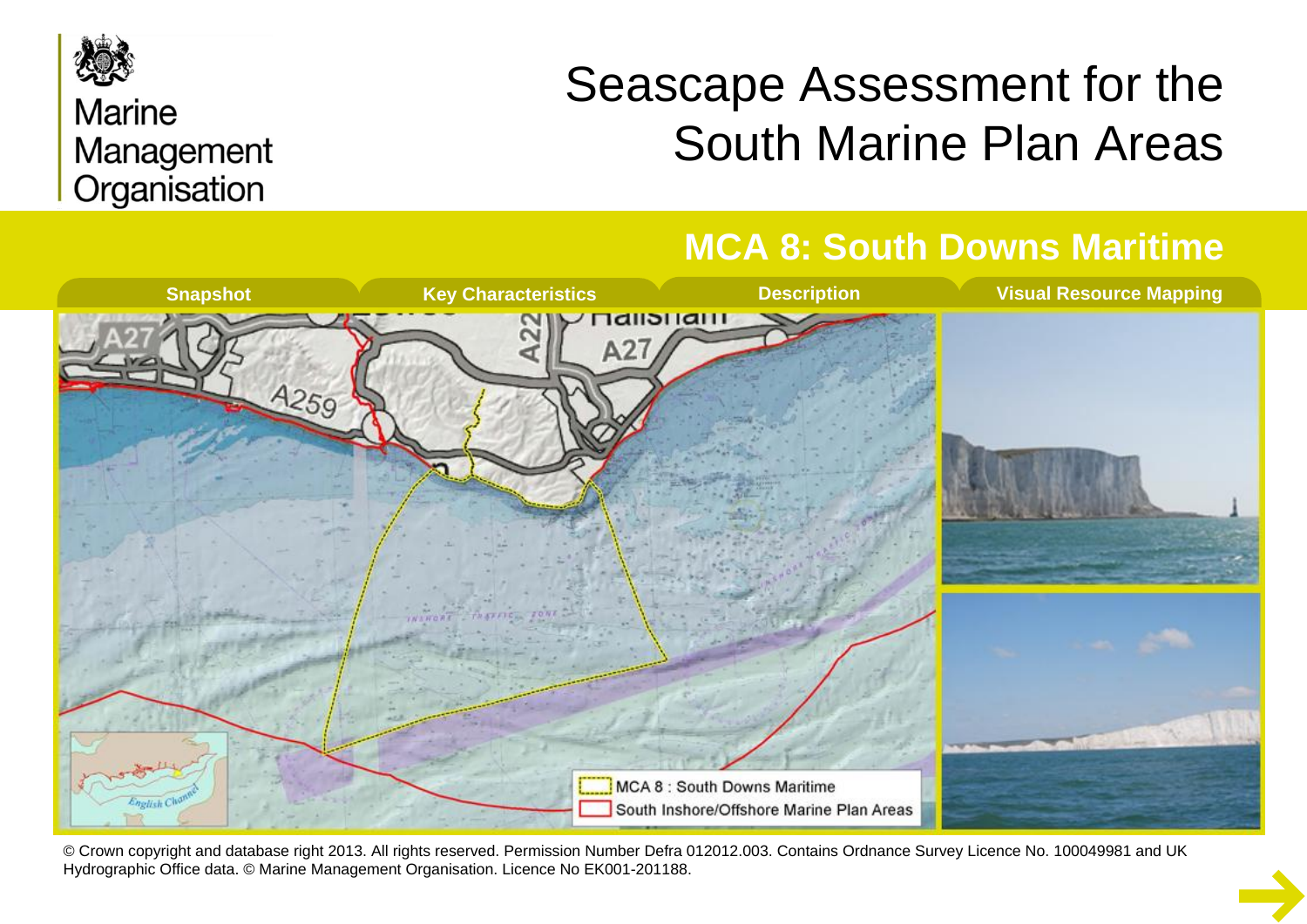Snapshot **Key [Characteristics](#page-2-0) [Description](#page-3-0) Visual [Resource](#page-8-0) Mapping**

#### <span id="page-1-0"></span>**Location and boundaries**

This Marine Character Area (MCA) is co-incident with the area of coastline defined as the Sussex Heritage Coast along the distinctive white cliffs of the Seven Sisters and Beachy Head between Seaford and Eastbourne. It is the maritime extent of the South Downs National Park (recognising that the National Park contains significant sea views from inland area to the west as well (within MCA 7)). The transitional boundaries of the MCA are formed in the west by the point of Seaford Head, the headland separating MCA 6, and by the extent of the cliff line of Beachy Head in the east. The southernmost boundary of the MCA is broadly consistent with the boundary of the South Inshore Marine Plan Area and follows the line of the inshore traffic zone. It extends to a maximum of approximately 20 kilometres (11 nautical miles) offshore.

Please note that the MCA boundaries represent broad zones of transition (not immediate breaks in character). Natural, visual, cultural and socio economic relationships between adjacent MCAs play a key role in shaping overall character. Therefore individual MCAs should not be considered in isolation.

#### **Overall character**

The coastline was the first Heritage Coast to be designated, and consists of the Beachy Head and Seven Sisters chalk cliffs. The MCA is characterised by chalk bedrock which is exposed in the distinctive, steep cliffs on the coastline. The chalk subtidal and intertidal habitats, cliff geology, geomorphology and diverse inshore habitats are internationally important, and the sheer white cliffs, with the landmark red and white lighthouse are iconic symbols of the coastline of the south-east. Birling Gap is a near-complete cross section of a dry valley, whilst Cuckhaven Estuary is a rare undeveloped estuary. Strong tides race around Beachy Head which has been the site of many shipwrecks over the years, partly as a result of the large volumes of maritime traffic using the English Channel. Views between land and sea are particularly important, especially from panoramic viewpoints on the chalk cliffs of the South Downs.

#### **Adjacent National Character Areas (NCAs)**

The adjacent coastline includes the following NCAs as defined by Natural England $^1$ :

- **126: South Coast Plain**
- 125: South Downs

#### **Adjacent nationally protected landscapes**

All of the coastline falls within the South Downs National Park and the majority is defined as part of the Sussex Heritage Coast.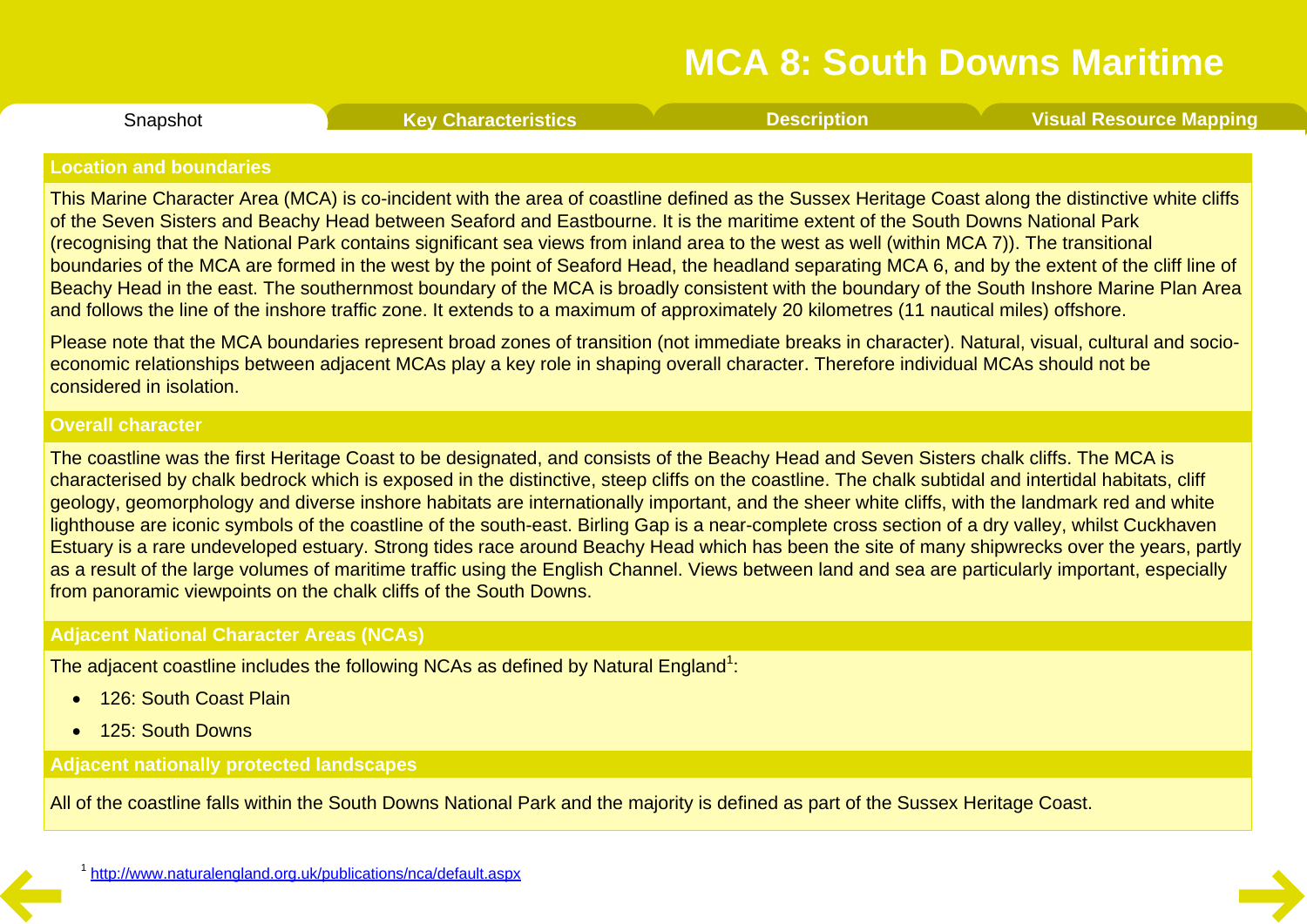<span id="page-2-0"></span>

|                                     | <b>Snapshot</b>                                                                                                                                                                                                                                                                                                                               | <b>Key Characteristics</b>                                                                                                                                                                                                                                                                                                                                                                                                                                                                                                                                                                                                                                                                                                                                                                                                                                                                                                                                                                                                                                                                                                                                                                                                                                                                                                                 |           | <b>Description</b>                                                                                                                                                                                                                                                                                                                                                                                                                                                                                                                                                                                                                                                                                                                                                                                                                                                                                                                                                                                                                                                                                                                                                                                                                                                                                                                                                                                                                                                                                                                                                                                                   | <b>Visual Resource Mapping</b> |
|-------------------------------------|-----------------------------------------------------------------------------------------------------------------------------------------------------------------------------------------------------------------------------------------------------------------------------------------------------------------------------------------------|--------------------------------------------------------------------------------------------------------------------------------------------------------------------------------------------------------------------------------------------------------------------------------------------------------------------------------------------------------------------------------------------------------------------------------------------------------------------------------------------------------------------------------------------------------------------------------------------------------------------------------------------------------------------------------------------------------------------------------------------------------------------------------------------------------------------------------------------------------------------------------------------------------------------------------------------------------------------------------------------------------------------------------------------------------------------------------------------------------------------------------------------------------------------------------------------------------------------------------------------------------------------------------------------------------------------------------------------|-----------|----------------------------------------------------------------------------------------------------------------------------------------------------------------------------------------------------------------------------------------------------------------------------------------------------------------------------------------------------------------------------------------------------------------------------------------------------------------------------------------------------------------------------------------------------------------------------------------------------------------------------------------------------------------------------------------------------------------------------------------------------------------------------------------------------------------------------------------------------------------------------------------------------------------------------------------------------------------------------------------------------------------------------------------------------------------------------------------------------------------------------------------------------------------------------------------------------------------------------------------------------------------------------------------------------------------------------------------------------------------------------------------------------------------------------------------------------------------------------------------------------------------------------------------------------------------------------------------------------------------------|--------------------------------|
| $\bullet$<br>$\bullet$<br>$\bullet$ | Beachy Head, over 150m high.<br>valley at Birling Gap.<br>Gap.<br>A wave-cut chalk platform extending from Beachy Head to<br>the coast, supporting rich biodiversity.<br>oysters and long- and short- snouted seahorses.<br>cliffs above undermined until they eventually collapse.<br>and a high turbidity of water.<br>bottlenose dolphins. | A predominantly undeveloped chalk headland where the South<br>Downs National Park meets the sea. Chalk bedrock outcrops as the<br>sheer chalk cliffs which form the distinctive Seven Sisters and<br>Cliffs of great importance for geomorphological features including<br>chalk caves, stratigraphy and a near-complete cross section of a dry<br>The sheer vertical cliffs result in a relatively small intertidal area with<br>shingle beaches present at Seaford, Cuckmere Haven and Birling<br>Cuckmere Haven, cut by narrow gullies which run perpendicular to<br>The chalk foreshore reef and sandstone and chalk boulders on the<br>shore are rich in marine life including blue mussel beds, native<br>Continuing erosion of the cliffs by sea waves resulting in a receding<br>and changing coastline. Slabs of chalk frequently fracture and fall<br>away and as the lower cliff material is worn by the waves, with the<br>Water depth increases sharply off Beachy Head reaching a<br>maximum of 20m in less than 1km. Deep water with significant<br>currents and dramatic tidal swells and overfalls create rough seas<br>Important habitat for birds on Beachy Head, including fulmars,<br>kittiwakes and peregrines. The cliffs are a popular place for<br>watching migrating birds as well as marine wildlife, including | $\bullet$ | Dangerous coastal waters and proximity to the Channel's shipping<br>lanes have left numerous shipwrecks in the area, supplemented by<br>those from the Battles of Beachy Head (1690 and 1916).<br>Inshore and offshore fishing includes crustacean fishing and bass,<br>though trawling is restricted within quarter of a nautical mile from the<br>shore.<br>• A coastline rich in iconic landmarks, including the Belle Tout<br>lighthouse on the cliffs of Beachy Head, and red and white<br>lighthouse at the foot of the cliffs.<br>The area is popular with visitors using the beaches at Cuckmere<br>and Birling Gap including for recreational fishing and recreational<br>craft sailing.<br>The MCA forms an important undeveloped section of coastline<br>within the largely developed south coast. It is also one of the longest<br>stretches of undefended chalk cliff in the country.<br>A strong sense of tranquillity and undeveloped seascape associated<br>with the South Downs National Park. This includes the undeveloped<br>Cuckmere Haven estuary and beach which, while much visited,<br>retains a tranquil character.<br>The South Downs National Trail runs along the cliffs; sea views are<br>a key part of the experience of this route and integral to the special<br>qualities of the National Park.<br>Beachy Head is a popular landmark, providing extensive elevated<br>views out to sea to an uninterrupted horizon.<br>Cultural associations with the sea include Kipling, such as his poem<br>Sussex, J.M.W. Turner's Beachy Head: Looking toward Newhaven<br>and Virginia Woolf. |                                |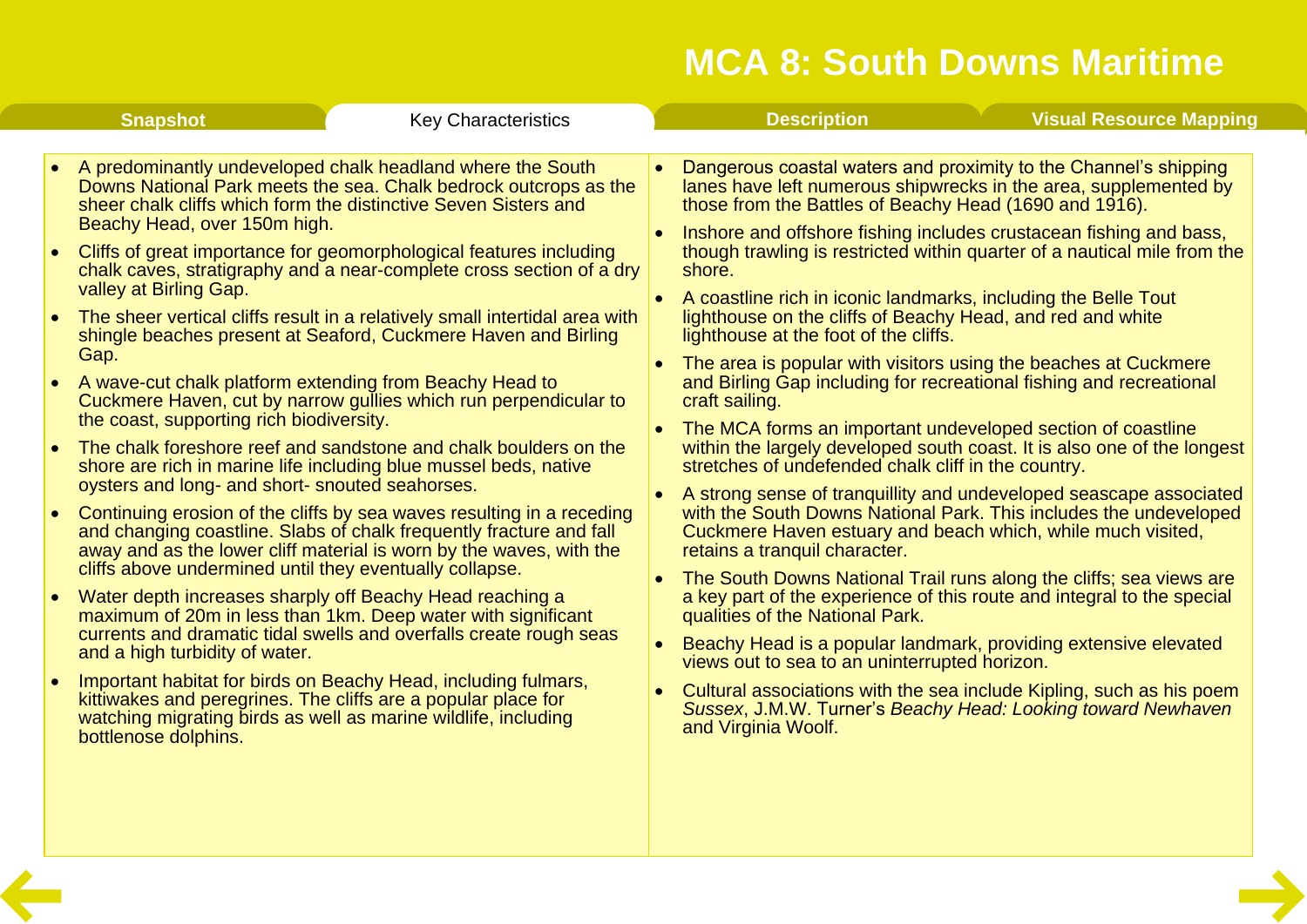<span id="page-3-0"></span>**[Snapshot](#page-1-0) Key [Characteristics](#page-2-0) [Description](#page-3-0) Visual [Resource](#page-8-0) Mapping** 

For ease of reference, the following description text is arranged under three headings, considering the 'Natural', 'Cultural / social' and 'Aesthetic / perceptual' characteristics of the Marine Character Area. It should be noted, however, that all of these aspects combine and interact with each other to varying degrees to shape overall character.

#### **Natural influences**

The iconic and prominent white chalk headland of Beachy Head and cliffs of the Seven Sisters characterise the coastal section of this MCA. The chalk bedrock making up almost the entire MCA is part of a south west orientated strip of chalk which outcrops at the cliffs of Beachy Head and the Seven Sisters and continues inland as the South Downs. Offshore it stretches beneath the English Channel and forms part of the northern rim of the Hampshire – Dieppe Basin, which in its western extent continues under the Isle of Wight and the Needles to Old Harry Rocks and the Purbeck Hills (MCAs 4 and 5). Overlying the chalk bedrock are thick sand/ mixed sediment deposits with some boulder outcrops of greensand forming an extensive boulder field.

The steep chalk cliffs of Beachy Head which reach nearly 170m high and the cliffs and hanging dry valleys of the Seven Sisters create a dramatic undulating cliff line which provides a cross section through the chalk, with excellent exposures of Lower, Middle and Upper Chalk formations. There is great geological and geomorphological value including the chalk stratigraphy, Beachy Head Cave, fossils of the Cretaceous and Lower Tertiary periods and Quaternary features at Cow Gap and Birling Gap. The near-complete section through a dry valley at Birling Gap is internationally important.



*Birling Gap and the Seven Sisters*

Water depth increases sharply off the coast of Beachy Head reaching a maximum of 20m in less than 1km. The deep water and shelving seabed results in significant tidal currents and dramatic tidal swells and overfalls, creating rough seas and a high turbidity of water. A berth of two miles around the south of Beachy Head is necessary for vessels navigating in heavy weather due to the overfalls and rough water.

The main influence on the configuration of the coastline has been the processes of erosion and deposition by the south-westerly waves. There has been significant erosion of the chalk cliffs over the years, which remains a rapid and ongoing process with the cliffs receding at approximately 30-40cm per year. Remnants of past land-slips are visible as part of the chalk foreshore which extends from Beachy Head to Cuckmere Haven and is up to 200m wide.

Unique and extensive subtidal chalk platforms, ridges and gullies occur in the MCA beneath the cliffs in the intertidal area and below the low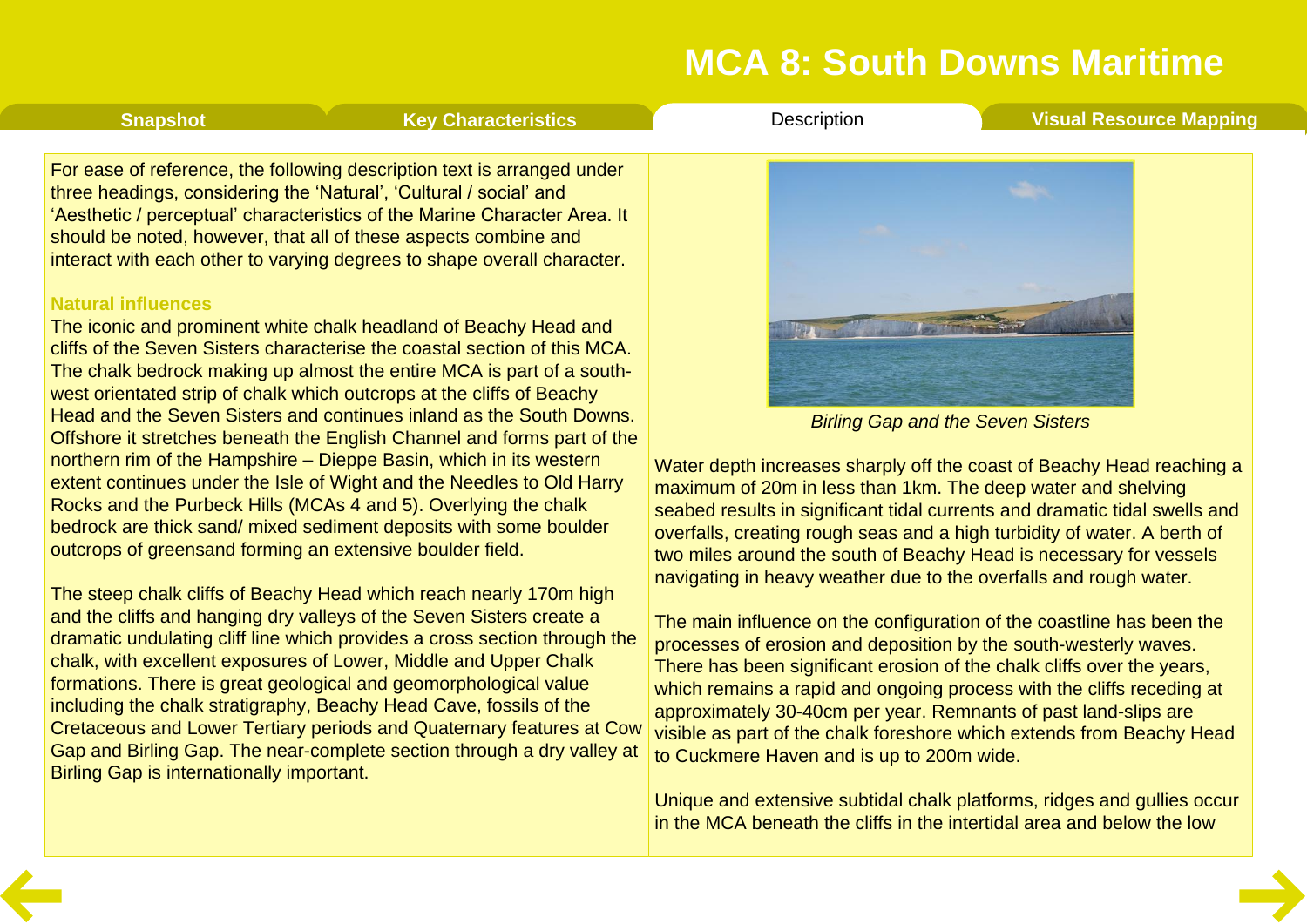| <b>Snapshot</b>                                                     | <b>Key Characteristics</b>                                                                                                                                                                                                                                                                                                                                                                                                                                                                                             | Description                                                                                                                                                                                                                                                                                                                                                                                                                                                                  | <b>Visual Resource Mapping</b> |
|---------------------------------------------------------------------|------------------------------------------------------------------------------------------------------------------------------------------------------------------------------------------------------------------------------------------------------------------------------------------------------------------------------------------------------------------------------------------------------------------------------------------------------------------------------------------------------------------------|------------------------------------------------------------------------------------------------------------------------------------------------------------------------------------------------------------------------------------------------------------------------------------------------------------------------------------------------------------------------------------------------------------------------------------------------------------------------------|--------------------------------|
| eastern England occur here.                                         | water mark. These represent one of the best examples of subtidal chalk<br>in the region and provide a wide range of habitats and a rich and<br>diverse marine life, reflected in its recommendation as a Marine<br>Conservation Area. Gullies within the rock extend out to sea and<br>deepen as the sea deepens. The Pound is a very complex foreshore<br>comprising eroded reefs with channels, pools and lagoons bounded by<br>a high barrier reef of Upper Greensand; several species rare for south               | tying lanterns on cattle on top of Beachy Head, which in the dark and<br>from a distance would appear to be other ships. Looting of shipwrecks<br>was a profitable business. Shipwrecks include the Polynesia, a German<br>sailing ship that run aground in 1890 which is occasionally visible at low<br>tide near the Cuckmere Estuary. In addition, casualties from the first<br>and second Battles of Beachy Head (1690 and 1916) are present as<br>wrecks on the seabed. |                                |
|                                                                     | The chalk foreshore reef and sandstone and chalk boulders on the<br>shore are rich in algae, as well as sponges, Blue Mussel Beds, Native<br>Oyster and Long- and Short- snouted seahorse. The cliff faces and<br>inshore habitats are also rich in biodiversity. Relict cliff top chalk heath<br>is a rare habitat type which supports many species of flora including<br>heather and bell heather and invertebrates including the cranefly. The<br>sparsely vegetated cliff faces are sheltered and south-facing and | Parson Darby's Hole is an excavated cave 6m above high water, on the<br>cliffs of Beachy Head. The cave was hollowed out of an existing cavern<br>at the beginning of the $18th$ century by a local parson who was<br>concerned about the large number of shipwrecks and casualties off<br>Beachy Head. It includes a chimney that led up from the coast and<br>rooms above it where he sat with lights on ledges on stormy nights to<br>warn passing ships of danger.       |                                |
| support species such as the adonis blue butterfly.                  | The Cuckmere Estuary to the west of the MCA is a tranquil landscape,<br>with its classic meanders and oxbow lakes and supporting a range of<br>habitats including salt marsh. It is important for spawning and nursery<br>areas for a range of fish species, with areas for breeding, wintering and<br>passage birds and supports rare flora. Shingle banks occur either side<br>of the mouth of the Cuckmere River, supporting flora as well as a                                                                     | The large numbers of wrecks and casualties gave rise to construction of<br>the most prominent human features of the MCA: two distinctive<br>lighthouses: the Belle Tout on top of Beachy Head and the red and<br>white lighthouse at the bottom of the cliff. The 'new' red and white<br>Beachy Head lighthouse was built in 1902 to replace the Belle Tout and<br>in combination with the white cliff of Beachy Head, forms an iconic<br>image of the Sussex coast.         |                                |
| from nowhere else in the UK.<br><b>Cultural / social influences</b> | number of uncommon centipedes, some of which have been recorded<br>The MCA has a long history of shipwrecks, located in a narrow section                                                                                                                                                                                                                                                                                                                                                                               | The Belle Tout was the original lighthouse, which still stands today but<br>has been converted many times and is now a hotel. Petitions for a<br>lighthouse at Beachy Head as a result of the large number of<br>shipwrecks along the dangerous stretch of coastline, finally led to the<br>construction of the lighthouse in 1832. The location was planned so that                                                                                                         |                                |

of the English Channel and near to one of the busiest shipping lanes in the world. There are stories of people luring vessels to run aground by the light would be visible for 20 miles out to sea, and it would be obscured by the edge of the cliff if sailors were too close to the shore.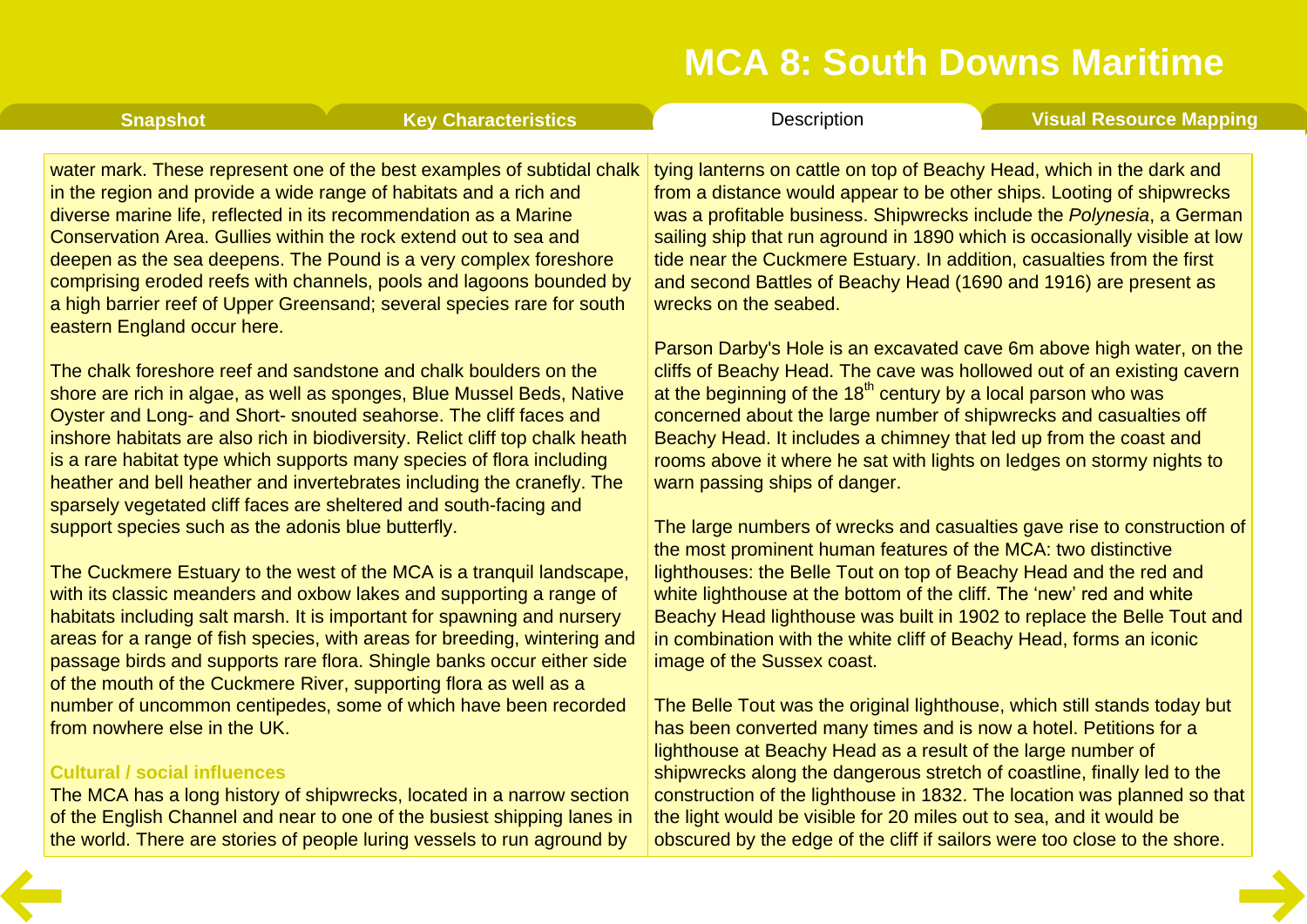| <b>Snapshot</b> | <b>Key Characteristics</b> | <b>Description</b>                                                                                                                                                                                                                                                                                                                                                                            | <b>Visual Resource Mapping</b> |
|-----------------|----------------------------|-----------------------------------------------------------------------------------------------------------------------------------------------------------------------------------------------------------------------------------------------------------------------------------------------------------------------------------------------------------------------------------------------|--------------------------------|
|                 |                            | World War pillboxes.<br>There is widespread fishing within the MCA, including crustacean<br>fisheries off Beachy Head, bass fishing and heavy fishing with static<br>gear. However, the Sussex Sea Fisheries Byelaw restricts trawling<br>within $\frac{1}{4}$ nm from the shore, protecting the chalk and habitats of the<br>seabed. Recreational fishing and angling is also popular around |                                |

Cuckmere and Birling Gap.

The area is popular with visitors using the beaches at Cuckmere, and recreational craft sailing – although there are limited launching facilities from the cliff edge. Popular recreational activities include bird-watching, hang-gliding, walking on the South Downs Way, visitors to the Seven Sisters Country Park – all against the backdrop of the sea. The cliffs also have a long association with climbing.



*Sailing yacht within the waters of the MCA*

The Cuckmere valley was once a salt marsh due to a historic sea level rise which turned it into a shallow tidal estuary. However, the Victorians



*Beachy Head lighthouse*

However, erosion of the cliff over the years meant that the light became ineffective and a new lighthouse was built at the bottom of the cliff. The lighthouse was deconstructed and rebuilt 17m back from the edge of the cliff in 1999 to save it from collapse due to continued erosion. Beachy Head has also played an important defensive role. The Battle of Beachy head took place in 1690 during the Nine Years War and the Second Battle of Beachy Head was in 1916 during World War I where around 30 merchant ships were sank by German U-boats. The cliffs also previously housed an RAF radar station used during World War II and the Cold War.

The most prominent prehistoric features comprise hillforts (Seaford Head and Belle Tout) and barrows (Crowlink), many of which may well have been visible from the sea, thereby informing travellers that the fertile cliff top farmland was already occupied. Features on the coastal edge take advantage of the commanding landmark cliffs, including coastal beacons, coastguard barracks (to combat smuggling) and a range of military sites from Napoleonic batteries through to Second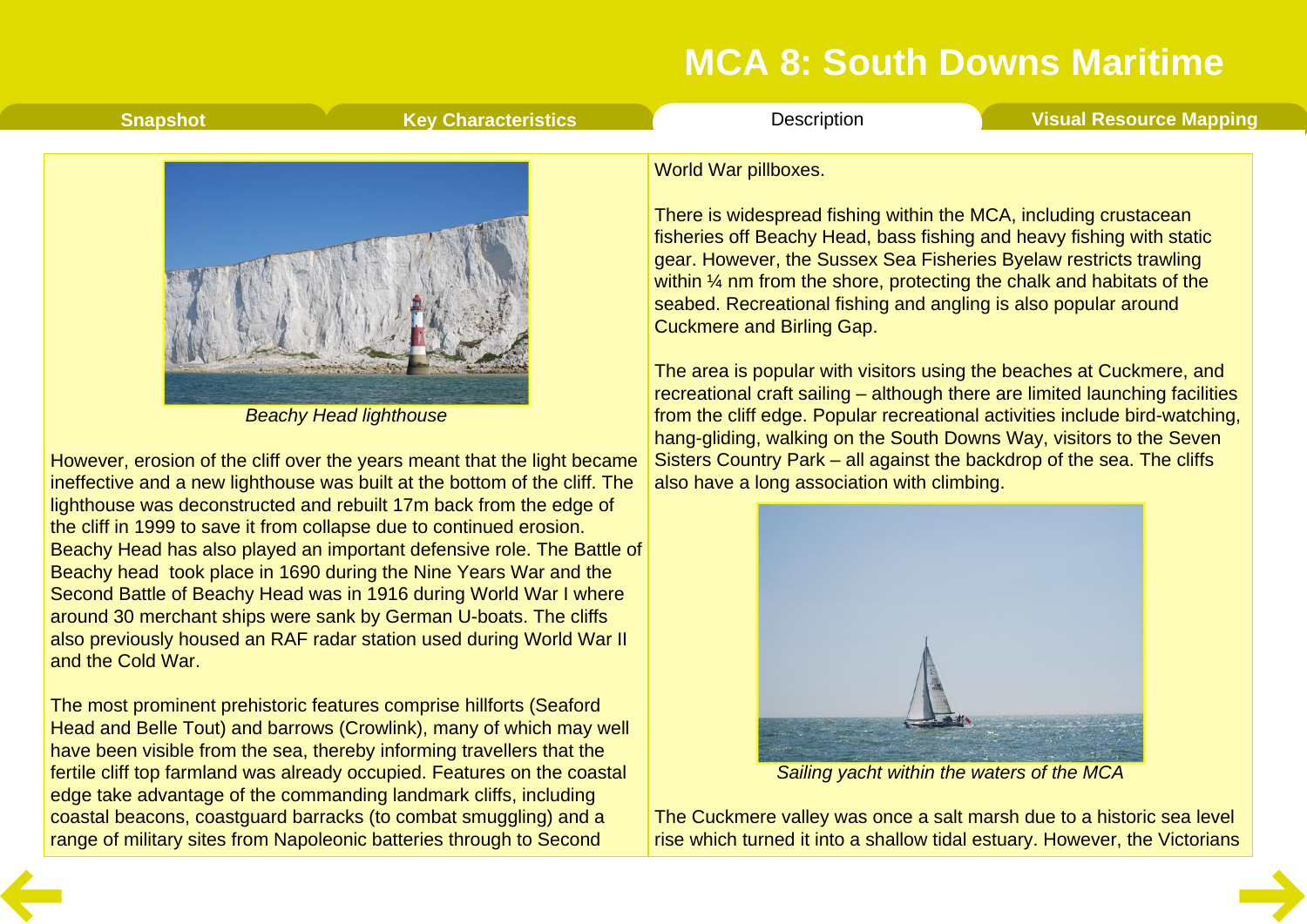| <b>Snapshot</b>                        | <b>Key Characteristics</b>                                                                                                                                                                                                                                                                                                                                                                                                                                                                                           | Description                                                                                          | <b>Visual Resource Mapping</b>                                     |
|----------------------------------------|----------------------------------------------------------------------------------------------------------------------------------------------------------------------------------------------------------------------------------------------------------------------------------------------------------------------------------------------------------------------------------------------------------------------------------------------------------------------------------------------------------------------|------------------------------------------------------------------------------------------------------|--------------------------------------------------------------------|
| protect farmland from flooding.        | reclaimed the area and coastal defences have retained the valley to                                                                                                                                                                                                                                                                                                                                                                                                                                                  | access foreshore and a remote and tranquil beach which is<br>and oxbow lakes of the Cuckmere valley. | nevertheless much visited. There are views up the classic meanders |
| undefended chalk cliff in the country. | Over the years coastal defences have had to be increasingly built up in<br>order to defend against sea level rise. However, the implemented<br>Shoreline Management Plan will not invest further coastal defences and<br>instead a managed realignment scheme will gradually return the<br>Cuckmere Haven to a more 'natural' estuary system. The coastline of<br>the MCA is almost entirely undeveloped, and is protected through its<br>designation as a National Park. It is also one of the longest stretches of |                                                                                                      |                                                                    |

#### **Aesthetic and perceptual qualities**

There are strong visual connections between land and sea within the MCA as well as to other adjacent MCAs, with views sometimes reaching as far as Selsey to the west and Dungeness to the east, particularly from panoramic viewpoints on Beachy Head and the South Downs National Trail. Here it is possible to experience the grandeur of the cliffs and their elemental qualities, wind, seabirds, changing colours and dynamics of the sea and a strong sense of wildness and remoteness.

Sea views are a key part of the experience of this coastal landscape, providing a major resource by which people engage with the seascape character of this MCA.

The undeveloped character of the coastline is particularly important due to its context close to large urban areas and the developed south-east of England. A strong sense of tranquillity and unspoilt landscape and seascape is associated with the South Downs National Park and the important undeveloped estuary at Cuckmere Haven. This has an open



*Cuckmere Haven*

Beachy Head is the highest chalk sea cliff in the UK. Its name derives from a combination of the  $13<sup>th</sup>$  and  $14<sup>th</sup>$  century French words Beauchef and Beaucheif meaning 'beautiful head (land)'. The cliffs of Beachy Head have been, and still are, a prominent landmark for navigation through the English Channel. The red and white lighthouse is also a landmark feature, which, next to the white cliff of Beachy Head is one of the iconic images of the south-east coast.

The South Downs National Park has no coastal boundary and extends into the MCA, with the sea being an integral part of its character. One of the special qualities of the South Downs National Park is its *'stunning panoramic views to the sea…. culminating in the impressive chalk cliffs at Seven Sisters'* <sup>2</sup> .

The steep white cliffs at Beachy Head and Seven Sisters are distinctive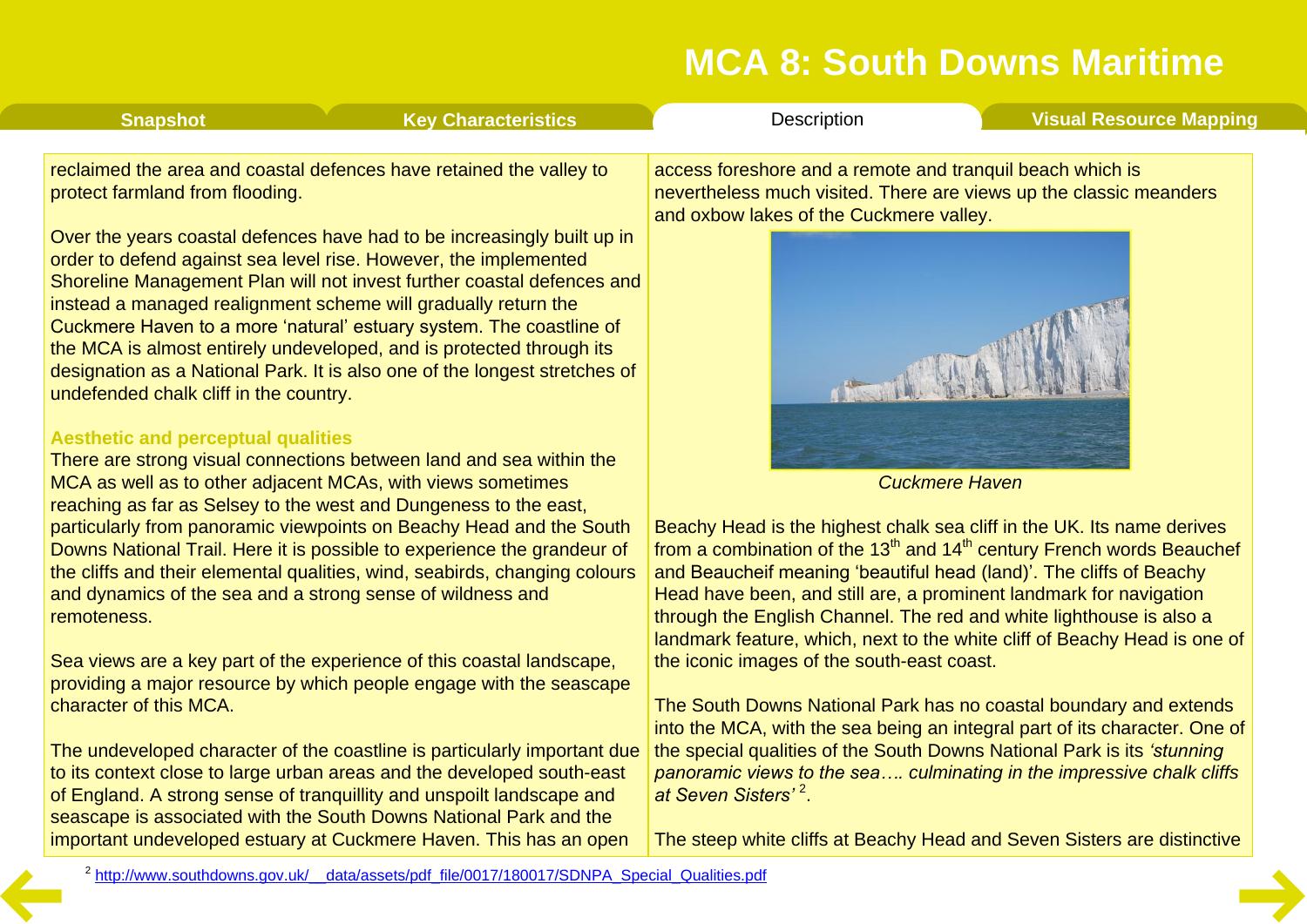<span id="page-7-0"></span>

| <b>Snapshot</b>                         | <b>Key Characteristics</b>                                                                                                                                                                                                                                                                                                                                                                                                                                                                                                                                                                                                                                                                                                                                                                                                                                                                                                                                  | Description | <b>Visual Resource Mapping</b> |
|-----------------------------------------|-------------------------------------------------------------------------------------------------------------------------------------------------------------------------------------------------------------------------------------------------------------------------------------------------------------------------------------------------------------------------------------------------------------------------------------------------------------------------------------------------------------------------------------------------------------------------------------------------------------------------------------------------------------------------------------------------------------------------------------------------------------------------------------------------------------------------------------------------------------------------------------------------------------------------------------------------------------|-------------|--------------------------------|
| Downs National Park and National Trail. | and of great natural beauty by virtue of their scale, visible geology and<br>lack of built development, with contrasting colours of sea, cliff face and<br>land. This relatively remote seascape is experienced from the South<br>Beachy Head and the South Downs Way                                                                                                                                                                                                                                                                                                                                                                                                                                                                                                                                                                                                                                                                                       |             |                                |
| years.                                  | There are panoramic views of sea, as well as exposure to weather<br>conditions rolling in from the sea. The opportunity to experience natural<br>elements is rare in the densely populated and developed south-east of<br>England. The seascape has long been a source of inspiration. Artistic<br>and literary associations with the area include Virginia Woolf, painter<br>Vanessa Bell and the Bloomsbury set who made their homes in and<br>around the Ouse Valley, and Kipling who lived at Rottingdean. Kipling<br>wrote about the influence of the noise of the sea on the quiet Downs in<br>his poem 'Sussex' in 1902. Beachy Head figures in the Romantic<br>movement in the arts, demonstrating man's insignificance in the<br>presence of nature. This is depicted in the paintings by J.M.W. Turner<br>(Beachy Head looking toward Newhaven, 1794–97). Beachy Head also<br>has a darker association with suicides dating back many hundreds of |             |                                |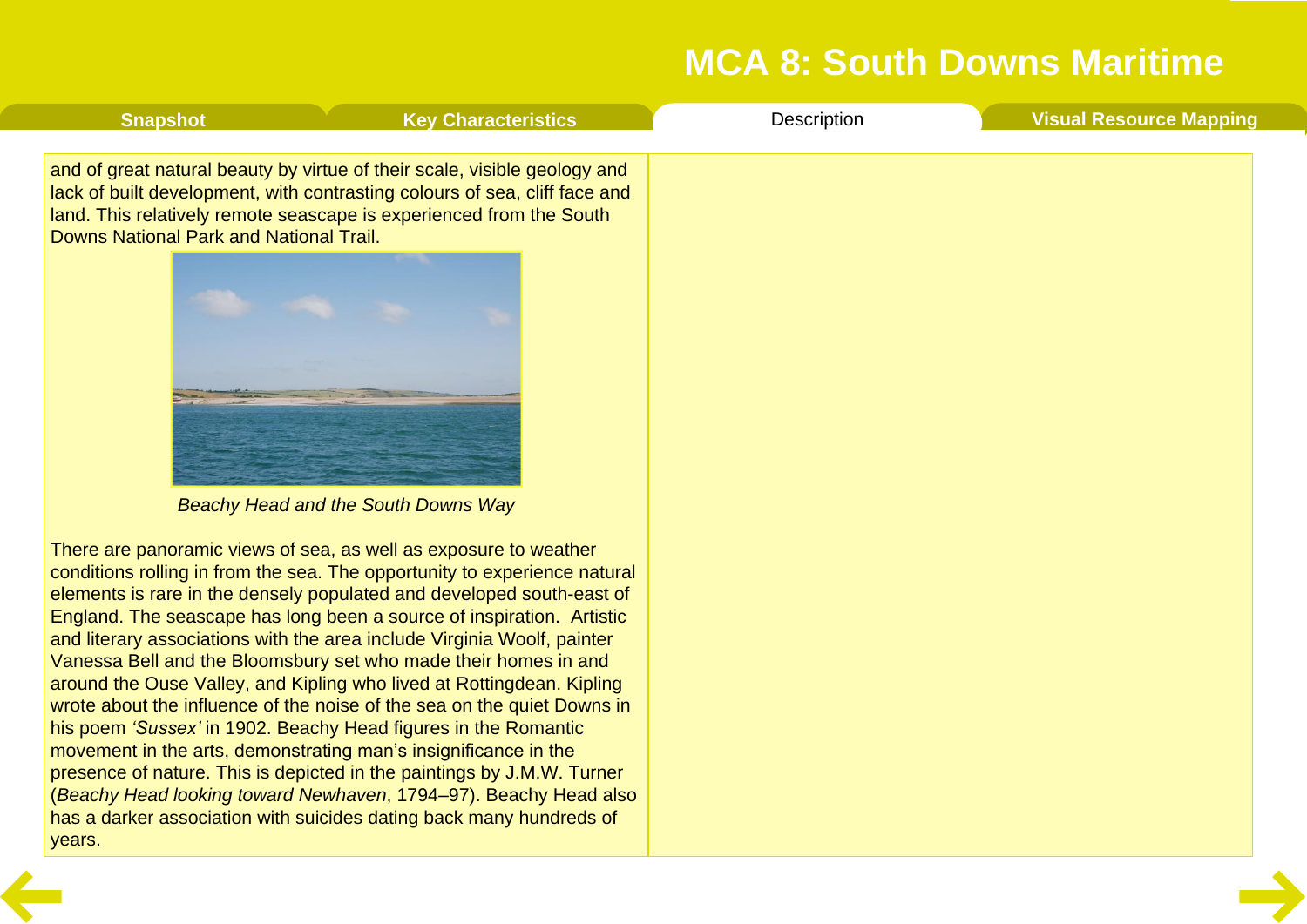**[Snapshot](#page-1-0) Key [Characteristics](#page-2-0) [Description](#page-3-0) Visual [Resource](#page-8-0) Mapping** 

#### <span id="page-8-0"></span>**Land with views of MCA 8**



100

- · Locations with the best views of this MCA can be found at East Dean (in the Sussex Heritage Coast and including sections of the South Downs Way) as well as areas around Seaford, Newhaven and Woodingdean.
- Elevated land within the South Downs National Park have good views of the MCA. Locations with good views of the MCA are largely found within 5km of the coast.
- · Other areas of land with some views of the sea can be located on the edges of Worthing within the High Weald AONB.
- Areas with some limited views of the MCA extend along the coast from Cissbury Ring to Bexhill and inland from Hadlow Down (+10km), Wolstonbury Hill and Steyning (5-10km).
- · There are large areas of land relatively close to the MCA that have no sea views including around the shore at Brighton, and inland between Lewes and Polegate, then extending towards Pevensay Bay.

© Crown copyright and database right 2013. All rights reserved. Permission Number Defra 012012.003. Contains Ordnance Survey Licence No. 1 to 20<sup>21</sup> to 40<sup>41</sup> to 60<sup>61</sup> to 80<sup>81</sup> to 80<sup>81</sup> to 80<sup>81</sup> to [10](#page-7-0)0<br>© Crown copyright and database right 2013. All rights reserved. Permission Number Defra 012012.003. Contain<br>100049981 and UK Hydrographic Office data. ©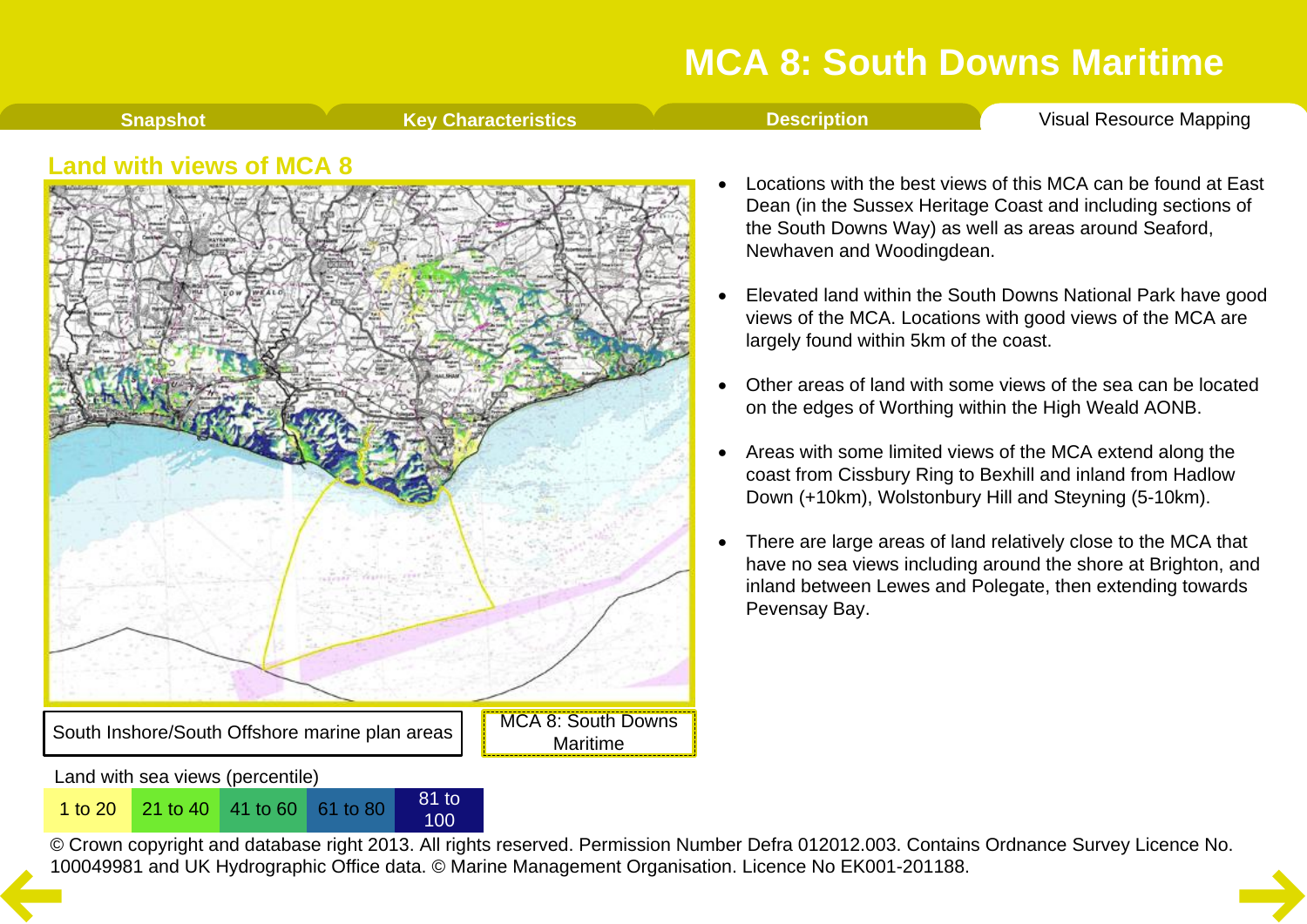<span id="page-9-0"></span>

#### **Visibility of sea from land**

Relative visibility of the sea surface from viewers on land







0-1km from the High Water Mark 1-5km from the High Water Mark



5-10km from the High Water Mark 10-20km from the High Water Mark

| South Inshore/South Offshore marine plan areas        |  |                            |  |          |  |  |
|-------------------------------------------------------|--|----------------------------|--|----------|--|--|
| MCA 8: South Downs<br>Location of viewers<br>Maritime |  |                            |  |          |  |  |
|                                                       |  |                            |  |          |  |  |
| 1 to $1010$                                           |  | 11 to 20 21 to 30 31 to 40 |  | 41 to 50 |  |  |
| $51$ to 60                                            |  | 61 to 70 71 to 80 81 to 90 |  | $91$ to  |  |  |

|  | 1 to 10 11 to 20 21 to 30 31 to 40 41 to 50 |                |
|--|---------------------------------------------|----------------|
|  | 51 to 60 61 to 70 71 to 80 81 to 90         | $91$ to<br>100 |

© Crown copyright and database right 2013. All rights reserved. Contains Ordnance Survey Licence No. 100049981 and UK Hydrographic Office [da](#page-8-0)ta. © Marine Management Organisation. License No. EK001-201188.